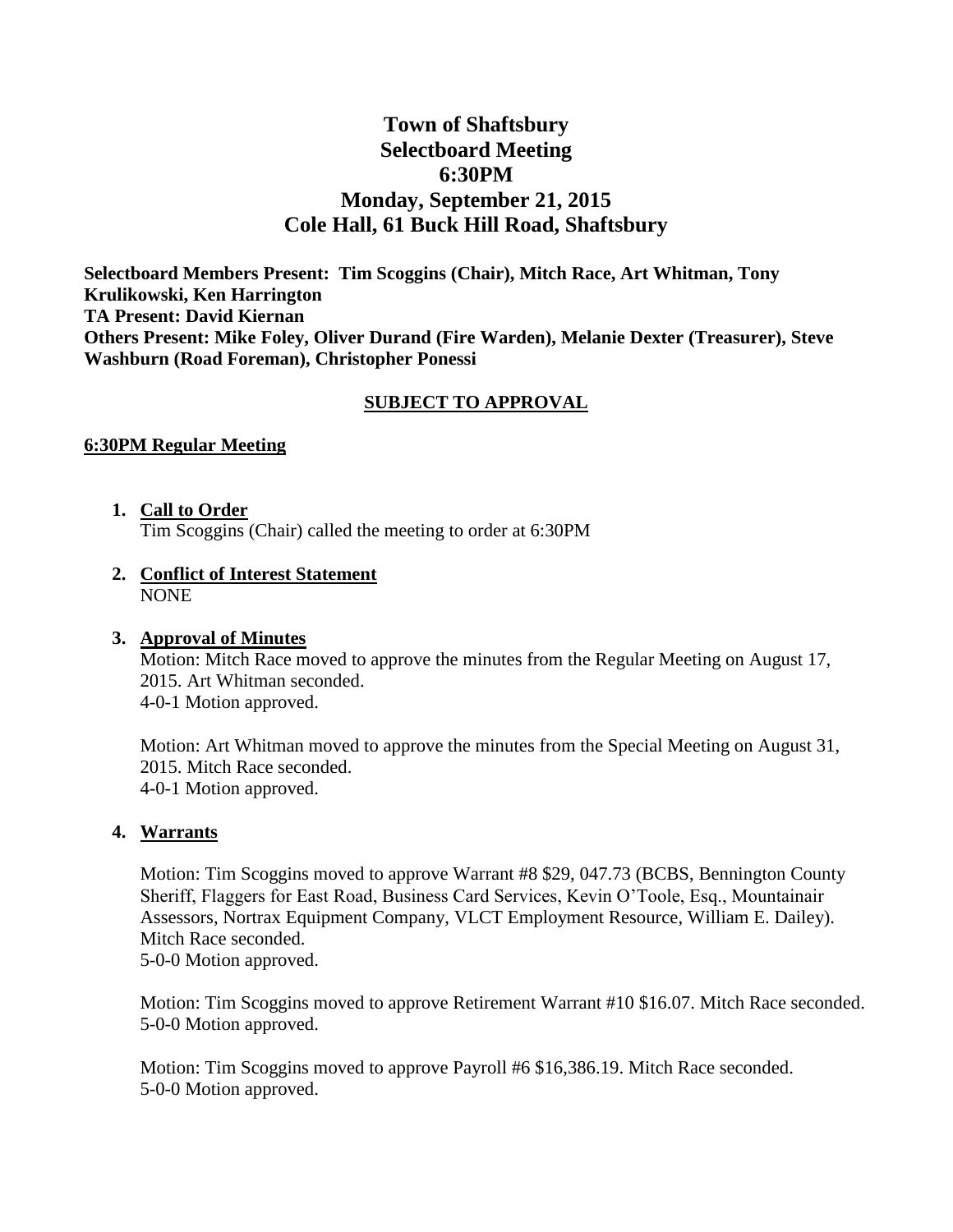## **5. Announcements**

Tim Scoggins announced that there is another option for internet access in Shaftsbury through a 4GL signal from VTel. This signal covers Rollin Road and Timber Trail. Resident Mike Foley provided a telephone number (802-885-4444) to obtain a transmitter and service from VTel.

## **6. Public Comments**

Mike Foley presented TA David Kiernan with a letter of interest to serve on the Planning Commission.

Mr. Kiernan presented information to the Board regarding a BCRC grant available to assist in the rewriting with the Planning Commission By-Laws, which is estimated to cost approximately \$12,000.00. A \$1,000.00 "matching limit" had previously been approved by the Board to fund the project. Mr. Kiernan will seek clarification on the matching funds. The deadline to apply for this grant is September 30, 2015. Tim Scoggins suggested an increase of the matching limit to \$2,000.00 in order to receive the full amount possible from BCRC.

Motion: Art Whitman moved to increase the maximum match for the grant from BCRC from \$1,000.00 to \$2,000.00. Tim Scoggins seconded. 5-0-0 Motion approved.

Mitch Race inquired about letters of interest submitted for the Planning Commission. David Kiernan stated that they received three (3) letters of interest in addition to the letter submitted earlier in the evening by Mike Foley. Mitch Race suggested that interviews be set up for the next Regular Meeting. Mr. Kiernan confirmed that the Commission is allowed to have between three (3) and nine (9) members but it must always be an odd number.

Mr. Kiernan raised the question of whether or not the Planning Commission does its own interviews prior to making a recommendation to the Selectboard. Mitch Race proposed reviewing the By-Laws to check the procedure.

#### **7. Appointment of Forest Fire Warden, Gerald Mattison**

David Kiernan presented the Selectboard with a letter from the Vermont Town Forest Fire Warden approving Gerald Mattison as Town Fire Warden.

Motion: Mitch Race moved to approve Gerald Mattison as Town Fire Warden. Ken Harrington seconded.

5-0-0 Motion approved.

The Selectboard then thanked former Town Fire Warden Oliver Durand for his years of service. Mr. Durand will continue to assist Gerald Mattison in taking calls.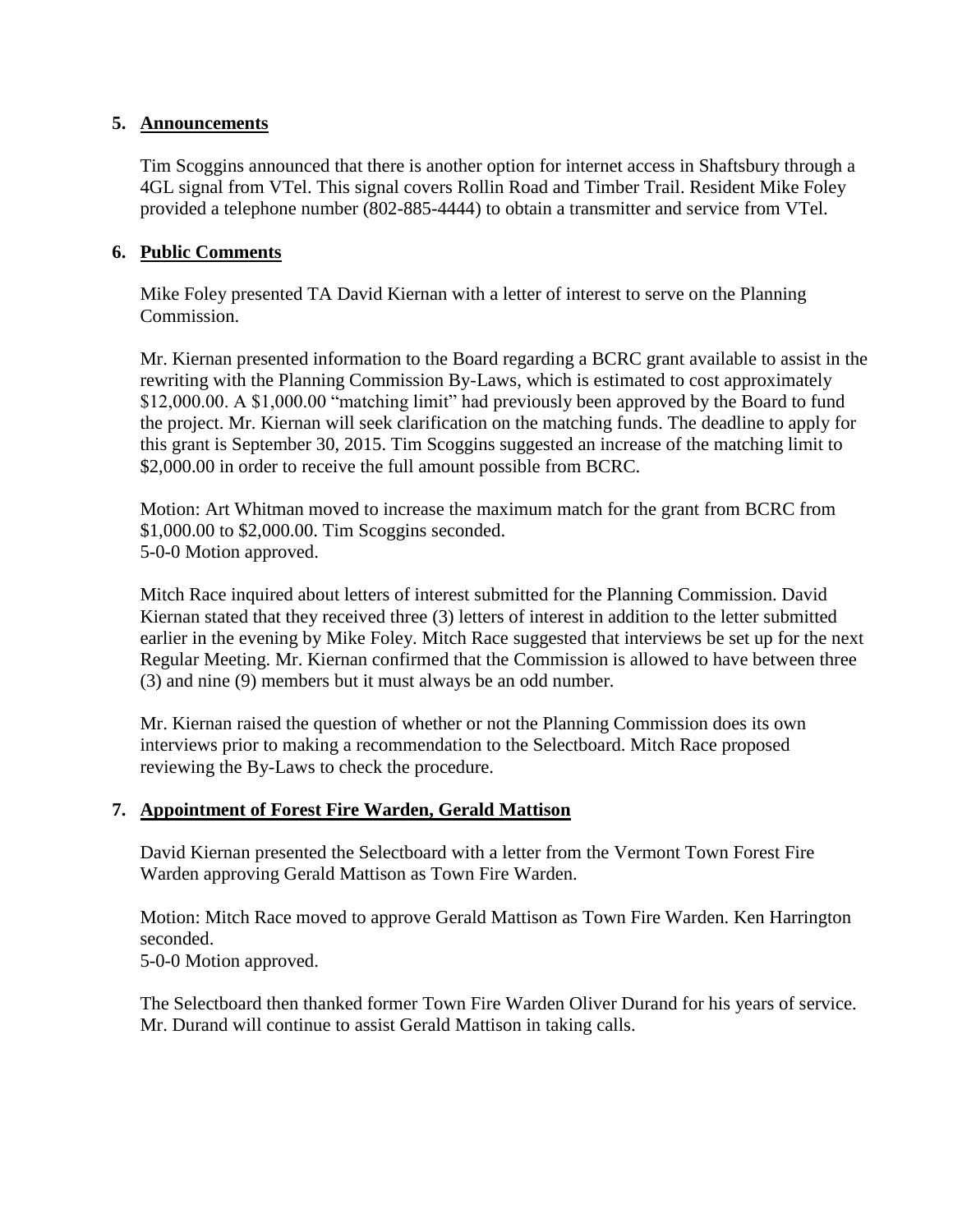## **8. Cemetery Committee Re-Adopt By-Laws /Access Road Construction Project**

David Kiernan addressed an error on the previously adopted Cemetery By-Laws on Page 5, in Item "D" of the notes referring to a document entitled "Cemetery Regulations and Policies" which no longer exists. The Amended By-Laws strike this reference.

Art Whitman asked for clarification regarding the appointment of the Chair of the Cemetery Committee. David Kiernan and Tim Scoggins inferred from the By-Laws that the Cemetery Committee, rather than the Selectboard, appoints this Chairperson.

Motion: Tim Scoggins moved to approve the Amended By-Laws. Mitch Race seconded. 5-0-0 Motion approved.

David Kiernan then discussed the construction of 10' wide road leading from East Road through Maple Hill Cemetery to Area E. Plans for this access road date back to 1995. An estimate from Mike Slavin for construction of the roadway was given at \$4,000.00-\$5,000.00, not including materials or culverts. The Cemetery Committee is asking the Selectboard for \$5,000.00- \$7,000.00 for gravel and trucks. The concern is that there were no allowances made for this project in the gravel allowance (an estimated 300 tons).

Art Whitman asked if this project could be delayed into next budget year. The Selectboard agreed to push the project to Fiscal Budget 2017.

#### **9. Treasurer's Report – Melanie Dexter**

Melanie Dexter presented a Report with a comparison between last year's revenue/expenditures versus budget as of September 30, 2014 and September 21, 2015.

Ms. Dexter then reported that the Line of Credit had been drawn on three times since July 9, 2015 and that there was \$164,048.84 in cash-on-hand, noting that the cash-on-hand needs to carry us through the period when tax money comes in.

Ms. Dexter informed the Board that tax bills have been prepared but that they were waiting on paperstock for printing. Ms. Dexter hopes to have bills out by Monday, September 28, 2015.

Mitch Race inquired if last year's budget had been finalized. Melanie Dexter said that it was very close to being finished.

## **10. Road Foreman Report – Steve Washburn**

Steve Washburn reports that the road crew is a little behind on grading due to the reclamation of East Road, which is set to begin on Tuesday, August 22, 2015. His crew has been putting in culverts ahead of this project. Mr. Washburn estimates that he is about a week and a half behind on the grading. Mr. Washburn stated the roads were very dry and it was difficult to keep the roads together. Final mowing is happening now and should be done in about a week and a half.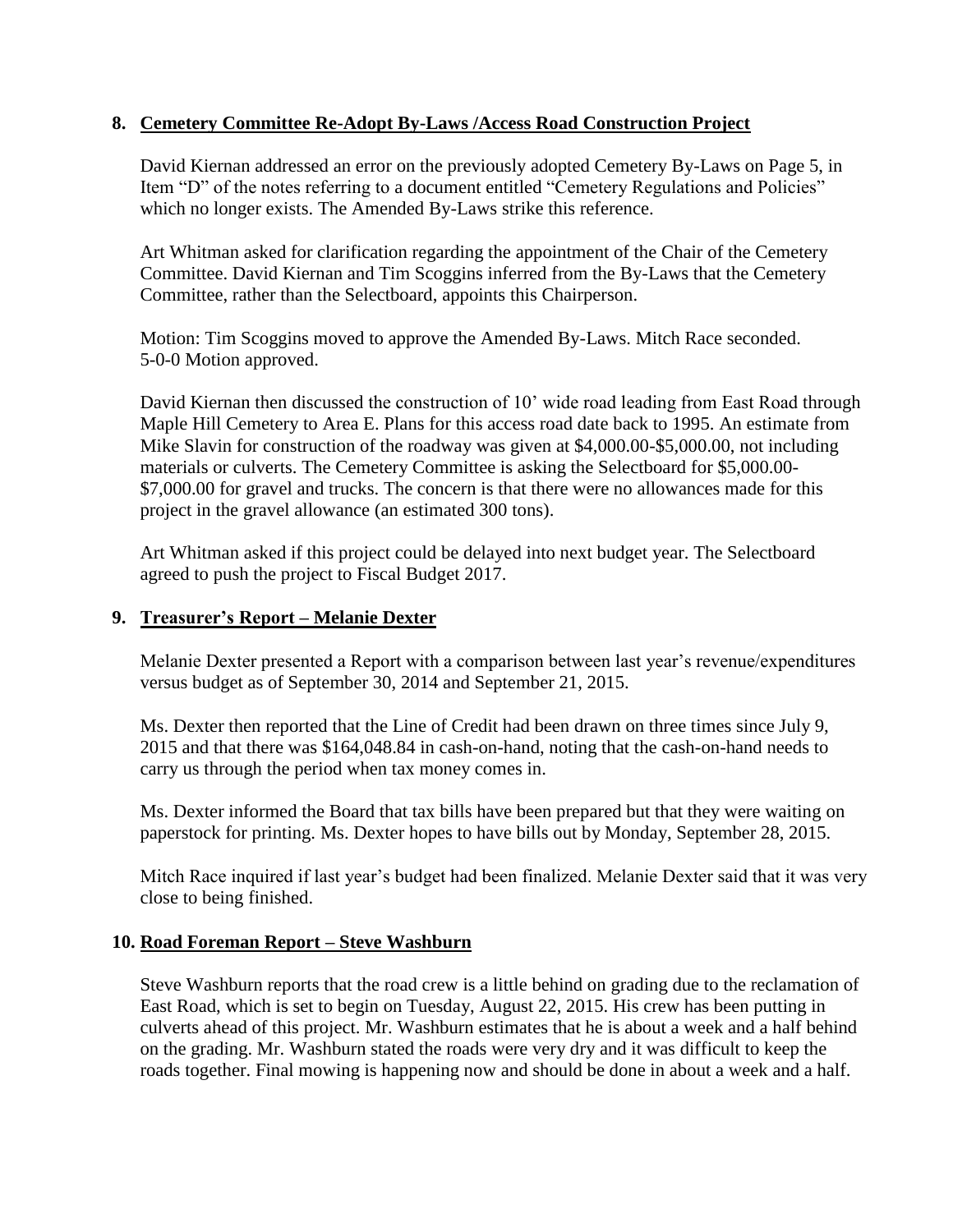Ken Harrington inquired about stumps on Holy Smoke Road and a ditch on the east side of the road that will require stoning and culverts. Permission for this project was said to previously be granted by the landowner but it was agreed this should be confirmed prior to beginning work.

Ken Harrington also inquired about a section on Blueberry Hill where water is coming onto the road due to a berm and a small wire fence on private property. The landowner has claimed that permission by the Selectboard to allow the berm and fence to stay. It was determined that a dialog should begin with the landowner.

David Kiernan then announced that a section of East Road between Buck Hill and Reservoir Road would be reclaimed. The road will remain open through the entire project. The next two projects slated to be completed before winter are on Shaftsbury Hollow Road and Ehrich Road.

Art Whitman addressed the issue of the John Deere tractor which is currently being used for mowing touch-ups. It was determined after input from Oliver Durand, who had been working on the tractor, that it was worth more to keep the tractor than to attempt to sell it whole. The issue of selling the tractor for scrap may be revisited if the tractor breaks down again.

#### **11. Bid Award Decision – Shaftsbury Hollow Engineering**

Three bids were received for the study of the deteriorating bridge and culvert structure on Shaftsbury Holly Road. A previous study by the State of Vermont produced an initial estimate of \$300,000.00-\$500,000.00 for the replacement of the structure.

David Kiernan obtained a grant for \$30,000.00 to pay for engineers to comment on the State study and offer viable alternatives.

Holden's estimate for an evaluation came in at \$7, 500.00 with an additional \$22,000.00 for design.

Mance's estimate was at \$24,920.00 total.

Weston & Sampson's estimate, not including design, was at \$33,000.00.

Clarification was received from Chris Ponnessi from Mance Engineering regarding an estimate of \$3,250.00+/- for some additional work. Mr. Ponnessi confirmed this would depend on attendance at Town meetings regarding the project. Mr. Ponnessi also clarified that he could seek bids on boring and analysis (which he estimated at \$4,000.00-\$6,000.00).

Motion: Art Whitman moved to award the bid for the Shaftsbury Hollow Engineering culvert analysis to Mance Engineering. Ken Harrington seconded.

Discussion: Tim Scoggins confirmed that all three companies followed bid specs and all of the proposals provided all of the same services.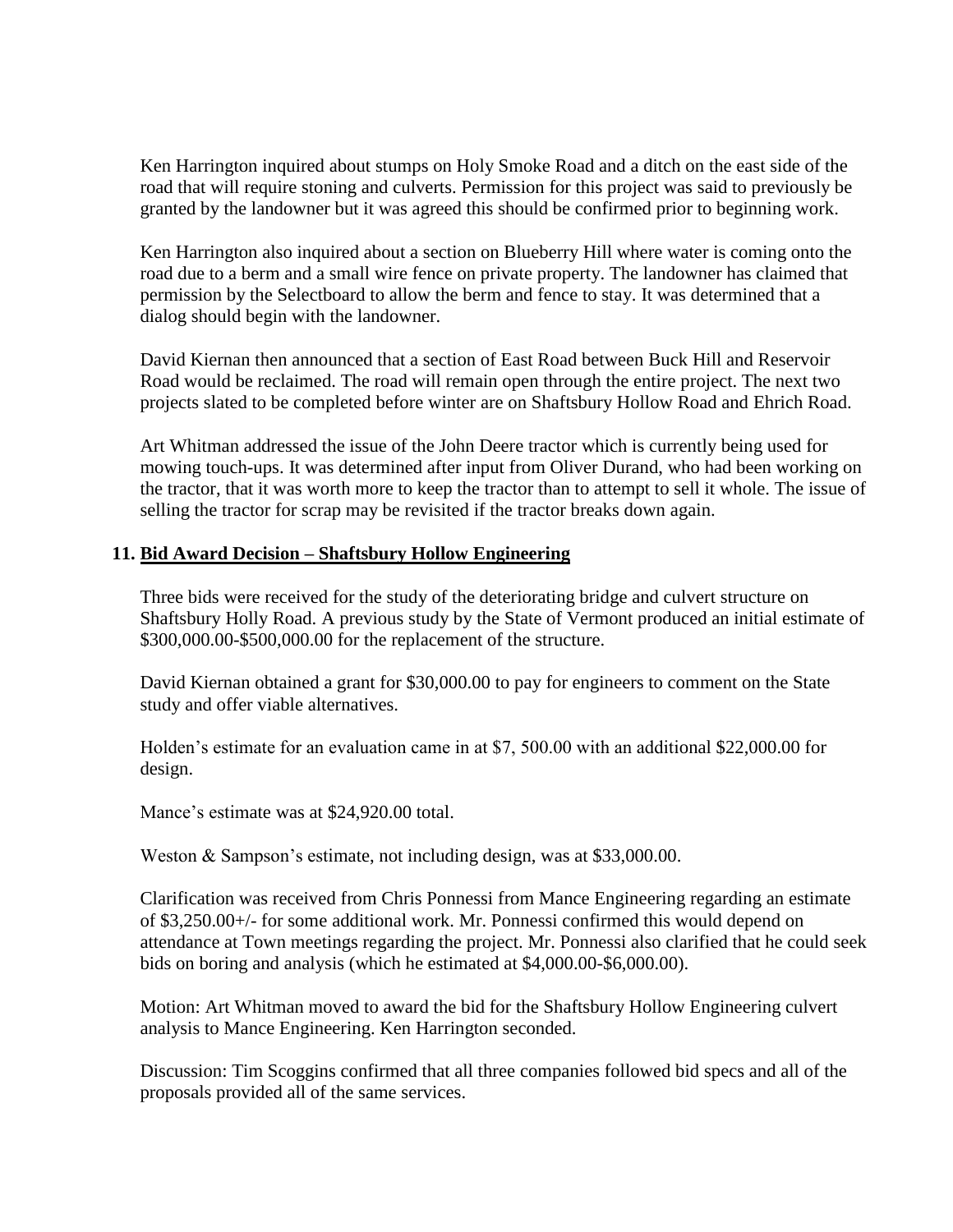5-0-0 Motion approved.

## **12. Bid Award Decision – Cole Hall Exterior Painting**

David Kiernan announced that two bids had been received for the exterior painting job. One was far below the 2008 Keefe & Wessner estimate provided to the Town and one was far above that estimate (with no estimate given for the removal of lead paint). David Kiernan recommended that this item be shelved until the spring when a new bid request (possibly segmented ) be crafted and posted.

Motion: Mitch Race moved that the bid be postponed and revisited in the spring. Art Whitman seconded. 5-0-0 Motion approved.

## **13. Road Name Change – Sawmill Road to East Mountain Road (E911 Name Issue)**

In reviewing the 911 system, Sawmill Road in the Town of Shaftsbury came into conflict because the Bennington also has a Sawmill Road. Letters were sent to three property owners on Sawmill Road, Shaftsbury regarding the name change. One property owner responded that East Mountain Road was an acceptable alternative. David Kiernan proposed that once additional certified letter be sent to the property owners notifying them that any objections or comments would be heard at the October 5, 2015 Regular Meeting and the name change would be confirmed at the October 19, 2015 meeting.

## **14. Cole Hall Phone System Upgrade**

David Kiernan informed the Selectboard that the current PBX telephone system in the Town Offices is around 25 years old. The basic system is giving out and needs to be brought up to date. Mr. Kiernan is looking into new equipment and has received estimates from three companies, CIT, SoverNet and 1<sup>st</sup> Choice.

The CIT estimate would allow for the purchase of equipment for an approximate price of \$2,900.00. The Town Offices would have one central phone number with four lines (each with call-waiting and caller ID), and there would be an ability to transfer calls. Monthly service charges would be at \$168/month.

SoverNet provided an estimate of approximately \$4,000.00 for the rental of telephone equipment. Service would be separate at approximately \$400.00/month.

1<sup>st</sup> Choice provided an equipment list only and the Town would have to seek a provider for service.

David Kiernan had previously discussed "voiceover internet protocol" (VOIP) with Tim Scoggins, which would allow phone service to be transmitted through the internet connection. The current internet connection at Cole Hall is presumed to be a courtesy account offered by Comcast but David Kiernan will look into that. A separate account currently exists for the Town